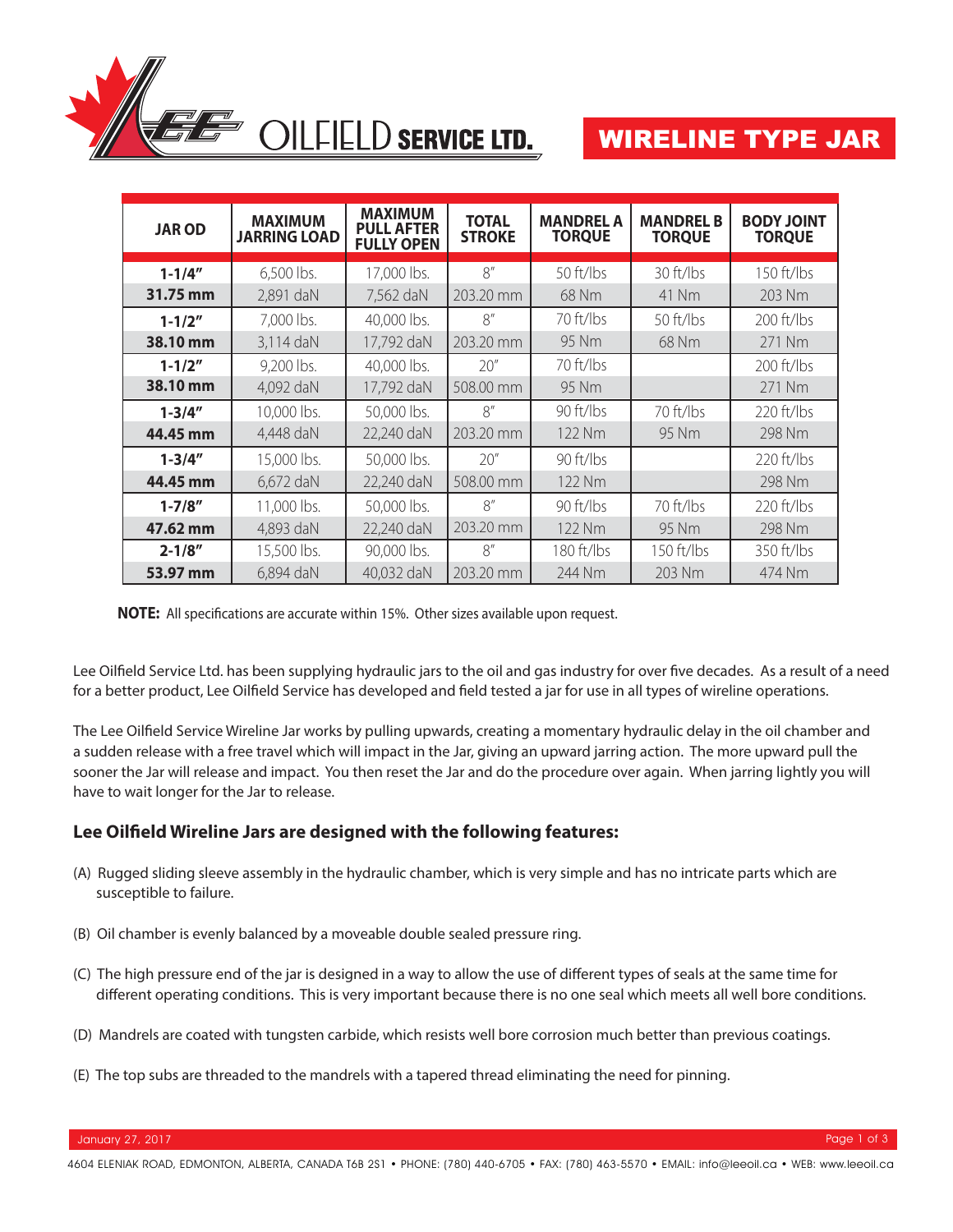

## WIRELINE TYPE JAR

#### **SERVICING - 8" Stroke**

The Lee Oilfield Wireline Jars are quite simple and can be field serviced. It is desirable to use friction wrenches when breaking the body joints, but if you use pipe wrenches it is important to place wrench on bowl in pressure ring area only. With body joints all broken:

- 1. Remove bottom sub.
- 2. Break and unscrew the mandrel. If the mandrel unscrews in the middle, remove the bowl, Mandrel B and the pressure ring all together and set aside. Break and unscrew mandrel A. Slide mandrel A out through seal retainer and knocker assembly. Pick up bowl and screw mandrel A onto mandrel B only hand tight and slide the valve, pressure ring and mandrel assembly out through the bottom of the bowl. Separate mandrels again.
- 3. Unscrew the seal retainer from the knocker and remove fill plug from the knocker.
- 4. Remove all old seals.
- 5. Clean and inspect parts for wear and damage.

### **ASSEMBLY - 8" Stroke**

- 1. Install new seals.
- 2. Screw the seal retainer into the knocker, lightly oil the seals and slide this assembly onto mandrel A and torque mandrel A to specs.
- 3. Slide the valve onto mandrel B with the smooth face contacting the smooth face of the mandrel; screw mandrel A and B together and torque to specs.
- 4. Slide the bowl with larger ID first over the mandrel assembly and screw onto the knocker.
- 5. Screw the fill plug into the knocker but do not tighten at this time. Open tool fully and stand vertically with bottom end of the tool upwards. Fill the jar with the proper oil 3/4" to 1" below bottom of the threads in the bowl. Allow a little time for all of the air to come to the top. Slide the pressure ring onto the mandrel and start it into the bowl until the seals begin to seal. Screw the bottom sub onto the bowl when you get a hydraulic pressure build-up, lay the tool at a 30 degree angle with the fill plug on top at the highest point, loosen the fill plug and finish screwing the bottom sub into the bowl, displacing any surplus oil out of the plug hole. Tighten the plug. Tighten body joints to specs.



**NOTE:** We recommend that you only use oil that the tool was originally set up with. You can use other types of oil but this will vary the firing time drastically if the viscosity of the oils are not the same.

| <b>PART OD</b>       | $1 - 1/4''$<br>31.75 mm | $1 - 1/2"$<br>38.10 mm | $1 - 3/4''$<br>44.45 mm | $1 - 7/8''$<br>47.62 mm | $2 - 1/8''$<br>53.97 mm |
|----------------------|-------------------------|------------------------|-------------------------|-------------------------|-------------------------|
| <b>TOP SUB</b>       | WJ-125-01               | WJ-150-01              | WJ-175-01               | WJ-1875-01              | WJ-2125-01              |
| <b>SEAL RETAINER</b> | WJ-125-02               | WJ-150-02              | WJ-175-02               | WJ-1875-02              | WJ-2125-02              |
| <b>KNOCKER</b>       | WJ-125-03               | WJ-150-03              | WJ-175-03               | WJ-1875-03              | WJ-2125-03              |
| <b>MANDREL A</b>     | WJ-125-04               | WJ-150-04              | WJ-175-04               | WJ-1875-04              | WJ-2125-04              |
| <b>MANDREL B</b>     | WJ-125-05               | WJ-150-05              | WJ-175-05               | WJ-1875-05              | WJ-2125-05              |
| <b>BOWL</b>          | WJ-125-06               | WJ-150-06              | WJ-175-06               | WJ-1875-06              | WJ-2125-06              |
| <b>VALVE</b>         | WJ-125-07               | WJ-150-07              | WJ-175-07               | WJ-1875-07              | WJ-2125-07              |
| <b>PRESSURE RING</b> | WJ-125-08               | WJ-150-08              | WJ-175-08               | WJ-1875-08              | WJ-2125-08              |
| <b>BOTTOM SUB</b>    | WJ-125-09               | WJ-150-09              | WJ-175-09               | WJ-1875-09              | WJ-2125-09              |
| <b>SERVICE KIT</b>   | WJ-125-10               | WJ-150-10              | WJ-175-10               | WJ-1875-10              | WJ-2125-10              |
| <b>COMPLETE UNIT</b> | WJ-125-11               | WJ-150-11              | WJ-175-11               | WJ-1875-11              | WJ-2125-11              |

Page 2 of 3 January 27, 2017